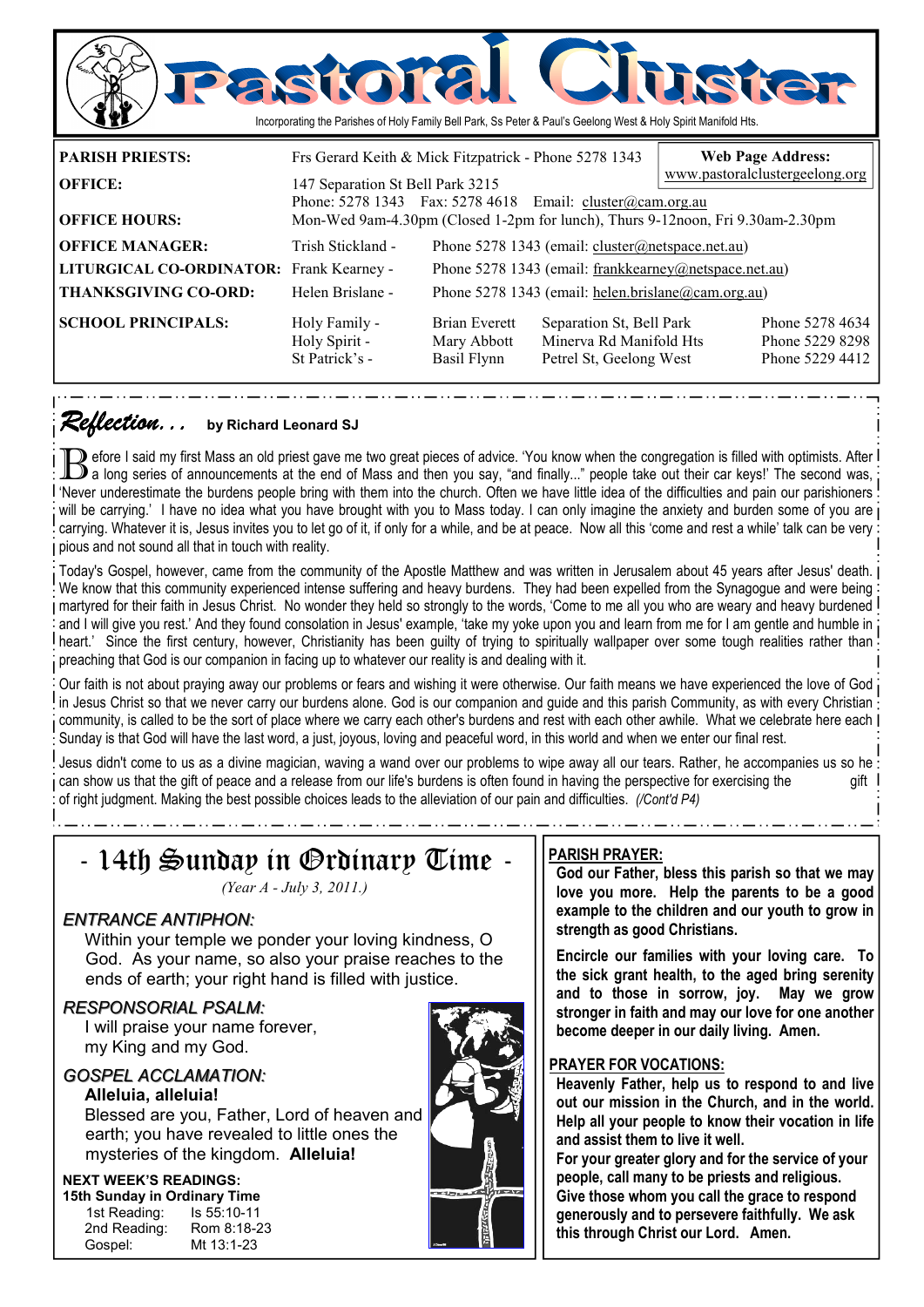## The Pastoral Cluster at Prayer

## WEEKEND MASSES:

**Holy Family, Bell Park: Holy Spirit, Manifold Hts: Ss Peter & Paul's, Geelong West:** *English… 8am and 9.30am (Sunday) 6.00pm Sat 5.00pm Sat* 

 *11am - 1st, 3rd & 5th Sundays 11am - 2nd and 4th Sundays 9.30am - Italian Mass at St Patrick's* 

*Croatian… 11.30am (1,3,4,5th Sunday), 12.30pm (2nd Sunday) - Slovenian…11.30am (2nd Sunday)* 

WEEKDAY MASSES:

| Holy Family:                  | 9.15am Tues, 9.15am Thurs                                            |
|-------------------------------|----------------------------------------------------------------------|
| <b>Holy Spirit:</b>           | 9.00am Wed, 11am Fri and 9am Sat. Reconciliation after Saturday Mass |
| <b>Ss Peter &amp; Paul's:</b> | 7.30pm Thurs                                                         |
|                               |                                                                      |

**Grace McKellar Centre:** 10.15am - 1st, 3rd, 5th Tues; **Maryville Nursing Home:** 11am Tues; **Multicultural Centre:** 1.30pm - 1st Fri **Vincentian Village:** 3.00pm -Mon

#### COMMUNAL PRAYER:

| Mon   | Holy Family Women's Prayer Group   |  |  |
|-------|------------------------------------|--|--|
| Tues  | <b>Meditation Group</b>            |  |  |
| Wed   | Prayer of the Church               |  |  |
| Wed   | Holy Family Women's Prayer Group   |  |  |
| Thurs | <b>Italian Prayer Group</b>        |  |  |
| Fri   | Adoration of the Blessed Sacrament |  |  |
| Fri   | <b>Divine Mercy</b>                |  |  |
| Sat   | Rosary                             |  |  |

**Mon...** *Holy Family Women's Prayer Group 10.00am Holy Family Community Centre*  **Tues...** *Meditation Group 5.30pm Holy Family Community Centre*  **Wed...** *Prayer of the Church Before 9am Mass Holy Spirit Church*  **Wed...** *Holy Family Women's Prayer Group 10.00am Holy Family Community Centre*  **Thurs...** *Italian Prayer Group 10.00am St Patrick's Chapel*  **Fri...** *Adoration of the Blessed Sacrament After 11am Mass Holy Spirit Church*  **Fri...** *Divine Mercy 3.00pm Holy Spirit Church*  **Sat...** *Rosary After 9am Mass Holy Spirit Church* 

**OUR LADY'S STATUE: July 4:** Sheahan family, Sladen St;

 **July 11:** McShanag Family, 39 Sladen St; **July 18:** McMahon family, 301 Church St *If anyone would like to have our Lady's Statue or if you could spare an hour a month to help Tina Montalto, ph 5278 9314.* 

## **AS A COMMUNITY WE PRAY FOR:**

**RECENT DEATHS:** Angela Giampieri, Juana Sanz, Joe LoPiccolo, Damiana Aloi **ANNIVERSARIES:** Joseph Rodojevic, Alfreddo Ciuffetelli, Zvonko Miocic, John Cody, Jean Allison, Doreen Bellinger, Antonio & Chiara Tino, Antonio Fiorillo, Ernesto & Assunta DeLorenzo, Frank & Helen DeLorenzo, John Dempsey, Besey & John Keppel, Mary & Henry Callender, Ivka Mrkogaća

**BAPTISMS:** Asha Barr, Isabelle Slaviero, Max Spence, Abby Turner (HS)

**PRAY FOR THE SICK:** Bernie Dalton, Florence Williams, Pasha Alden, Wendy Commons, Margaret Donaghy, Maria Law, Peter Farrar, Doris Boyle, Heidi Maguire, Joan Bellew, Kate Jennings, Nevenka Juraga, Joan Gazenbeek, Felix Capicchiano, Dianne Rickey, Liam Shay, Regina Starcevic, Joseph Escorse, Gillian Henry, Anthony Dunn, John O'Neill, Alina Synoradzki, George Carmody

## **ROSTER FOR NEXT SUNDAY, JULY 10, 2011.**

(2nd Sunday of the Month**)** 

### **HOLY SPIRIT: 6.00PM**

**Commentators** Lectors **G** Harrison Projectionist

#### **Ss PETER & PAUL'S: 5.00PM 11.00AM**

Projectionist T Martin

## **HOLY FAMILY 8.00AM 9.30AM** Commentators R Allum C Simpson Lectors **F** O'Neill **CONECAL EXAMPLE EXAMPLE PO** Lunn, A Negro Welcomers **C Marcantonio, P Walsh** V Resciniti, G Cracco

Special Ministers B Murphy, R O'Neill Welcomers M Brown, D McFarlane, P Ryan<br>
Projectionist
B Stocks

**Commentators** A Hubbard **A** A Hubbard **E** Strzelecki Readers **P Power, P Hubbard** M Martin

Special Ministers I Vanjek, R Allum, J Genova H Verdnik, M Modica, E Glynn, M Baird, J Sheahan

Special Ministers **P&A Hubbard, P McGlinchy** L Strzelecki, A/'L Fossey, M Sleeman<br>
Welcomers **R&K Maddalena** M&H Broekman, D Dougherty, L Fo Welcomers **R&K Maddalena** M&H Broekman, D Dougherty, L Fossey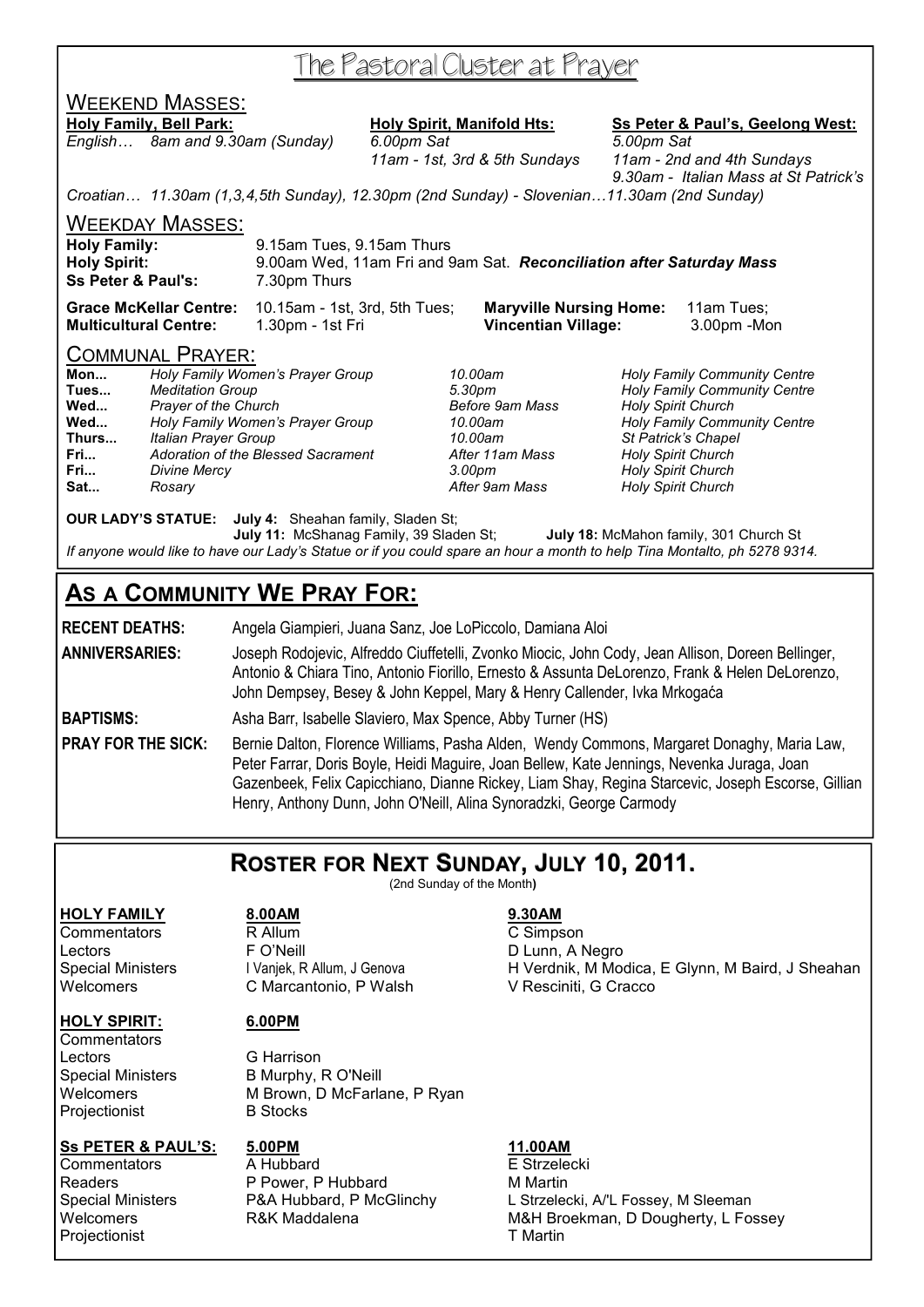## Recurring Activities in the Cluster:

| Holy Family Casserole lunch -<br>Holy Family Women's Group - | Third Sunday of each month at the Community Centre from 12noon a Casserole lunch BYO to share<br>First Monday evening of each month at the Community Centre 7.00pm |                                                                    |  |
|--------------------------------------------------------------|--------------------------------------------------------------------------------------------------------------------------------------------------------------------|--------------------------------------------------------------------|--|
| <b>St Vincent de Paul -</b>                                  | Holy Family meet 1st and 3rd Tuesdays at the Community Centre, 7.30pm                                                                                              |                                                                    |  |
|                                                              | Ss Peter & Paul's meet 4th Thursday 2pm in the Small Hall                                                                                                          |                                                                    |  |
|                                                              | Holy Spirit meets 1st and 3rd Tuesdays 7.00pm in Holy Spirit Hall                                                                                                  |                                                                    |  |
| <b>Baptism Preps -</b>                                       | 2nd and 4th Mondays 7.30pm in the Community Centre                                                                                                                 |                                                                    |  |
| Children's Liturgy -                                         | Holy Family -                                                                                                                                                      | 1st and 3rd Sunday at 9.30am Mass (during school term)             |  |
|                                                              | Holy Spirit -                                                                                                                                                      | 1st and 3rd Sundays at 11am Mass (during school term)              |  |
|                                                              | Ss Peter & Paul's-                                                                                                                                                 | 2nd and 4th Sunday at 11.00am Mass (during school term)            |  |
| Playgroup -                                                  | Holy Spirit School -                                                                                                                                               | Monday 9.30am-11.30am. 0-3 years Indoor/outdoor play. Ph 5229 8298 |  |
| <b>Manifold CWL -</b>                                        | Holy Spirit Hall, First Tuesdays in the month                                                                                                                      |                                                                    |  |
| Italian Mass -                                               | First Thursday of the month in St Patrick's Chapel                                                                                                                 |                                                                    |  |
| <b>Catholic Deanery Solo Group -</b>                         | Dinner at Desma's every 1st Tuesday of the month at 6.30pm. Bookings phone 5278 2712.                                                                              |                                                                    |  |
| Ss Peter & Paul's Luncheon -                                 | Second Sunday of each month, 12noon in the small Hall.                                                                                                             |                                                                    |  |
| <b>Catholic Diners' Club -</b>                               | Second Tuesday of each month, 6pm at Dromoland. Dinner & Guest speaker. Ph Terry on 5221 7339                                                                      |                                                                    |  |
|                                                              |                                                                                                                                                                    |                                                                    |  |

*If you wish to know more about these groups, as well as about our Sacramental Program for children in non-Catholic schools, our Baptism and Wedding procedures, our Partnership with the Columbans in the Philippines and so on, please visit our webpage: www.pastoralclustergeelong.org*

# $\div$  Cluster News  $\div$

## **WELCOME BACK FR MICK!!!**

## **A VOTE OF THANKS - MASS OF THE ANOINTING AT Ss PETER & PAUL'S:**

To Noreen Haberman, the Co-Ordinator of the Luncheon after the Mass of Anointing last Wednesday, and to all the other ladies who offered support in either preparation and serving of the Luncheon, heartfelt thanks for your generosity of effort and hospitality. The Sacrament of Anointing Mass is enriched when it is followed by a communal luncheon.

## **FR MICK'S MATES:**

The next meeting of Fr Mick's Mates will be held **Wednesday July 6 at 7pm** in the Pastoral Cluster Community Centre.

## **CLERGY CONFERENCE:**

On July 11 through to 14 July Frs Mick and Gerard will be at the Archdiocesan Clergy Conference. The focus of the input into discussions will be *Casting Catholic lines into a deep, turbulent, secularising sea*. Our attendance at this Conference will mean that the normal **Tuesday, Wednesday and Thursday Masses will be cancelled**. The Monday Mass at Vincentian Village will be held as normal.

## **STEWARDSHIP CORNER** - *Thoughts on Giving*

*"For my yoke is easy, and my burden light." (Mt 11:30)* 

When we think of being good stewards, we may think that God asks too much of us by asking us to generously share our time, talent and treasure. However, the yoke of stewardship is not heavy. Good stewards learn that by turning away from the materials of the world, we can experience great joy in spending more time with God and sharing more of our gifts with others.

### **A VOCATION VIEW:**

**Have you discovered yet that there is more to life than what only material things have to offer? We live in the Spirit. Only in the Lord can we find lasting peace. Speak the Good News.** 

## **NEW CLUSTER EMAIL ADDRESS:**

Please note that our email address has changed and is now **cluster@cam.org.au**

## **DO SOMETHING BEAUTIFUL FOR GOD:**

Join with Catholic Mission this weekend to reach out and support missionaries in Peru and 160 countries around the world. Every day, missionaries like Australian Fr John Andersen, Fr Raymundo Portelli and Gabriela Filonowicz reach out to meet the need of communities in the

diocese of Iquitos, Peru. By making a gift to the Catholic Mission Church Appeal today or by becoming a **Friends in Faith Partner** with a monthly gift, you will help communities affected by hardship, disease and extreme poverty. We can all do something beautiful for God.